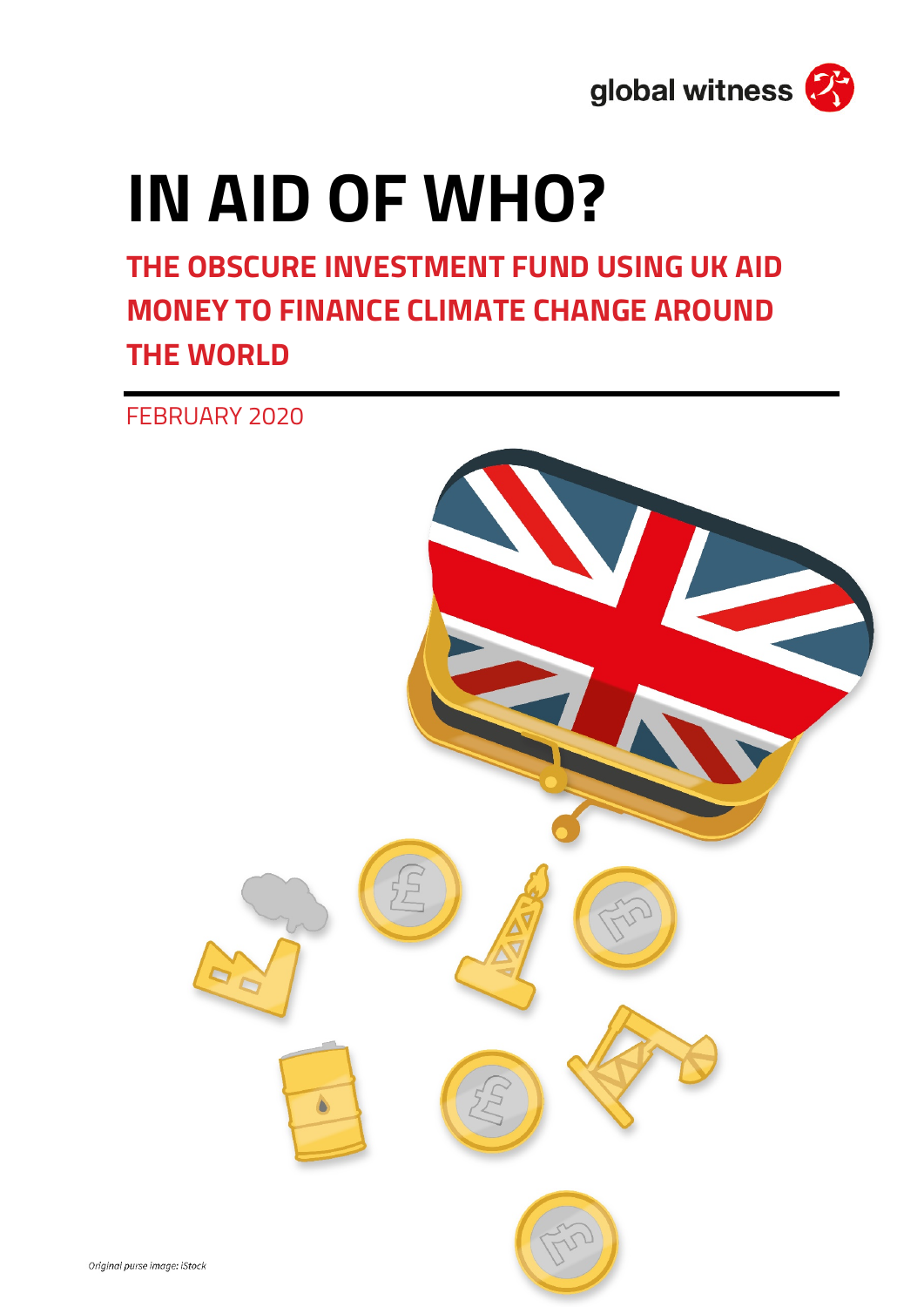# **EXECUTIVE SUMMARY**

**We are at the beginning of a year of climate spin by the British Government. This year, the UK will host the 26th UN Climate Change Conference (COP26) in Glasgow.**

**While the Government claims to be a 'climate leader,' Global Witness reveals how a little-known investment group funded by the UK taxpayer has committed over \$750 million to fossil fuel projects in some of the world's poorest countries.**

The London-based Private Infrastructure Development Group (PIDG), which funds infrastructure for development in poor and fragile countries - has received over \$1 billion in UK aid money, officially classified as Overseas Development Assistance (ODA), since 2002. It has also received ODA money from the governments of the Netherlands, Germany, Australia, Switzerland and Sweden.

PIDG has used UK aid money to fund fossil fuel projects using some of the world's dirtiest fuels, in some of the world's poorest countries. This has recently included heavy fuel oil (HFO) power plants in West Africa. Heavy fuel oil is one of the world's most polluting fuels, polluting the air and accelerating climate change.

PIDG has used its \$750 million<sup>[1](#page-10-0)</sup> spend on fossil fuels to unlock even greater sums of private sector investment, meaning that PIDG has been a key enabler of many fossil fuel projects across the world.

PIDG are also continuing to fund fossil gas power plants. The widespread claim that fossil gas is a 'bridge fuel' to a clean future has been debunked. If the world is to meet

climate goals, we cannot build new gas infrastructure.

Fossil fuel investment in the developing world increases air pollution, perpetuates



**Gas flaring off the Angolan coast.** *Martin Bureau/AFP via Getty Images*

poverty, worsens climate change, and locks the world's poorest countries into fossil fuel development.

PIDG's renewable energy support is increasing, but PIDG spends a significant amount of its renewable energy support on hydropower and biomass, which science tells us have their own climate problems. In addition, PIDG also invests in high-carbon projects outside the energy sector, in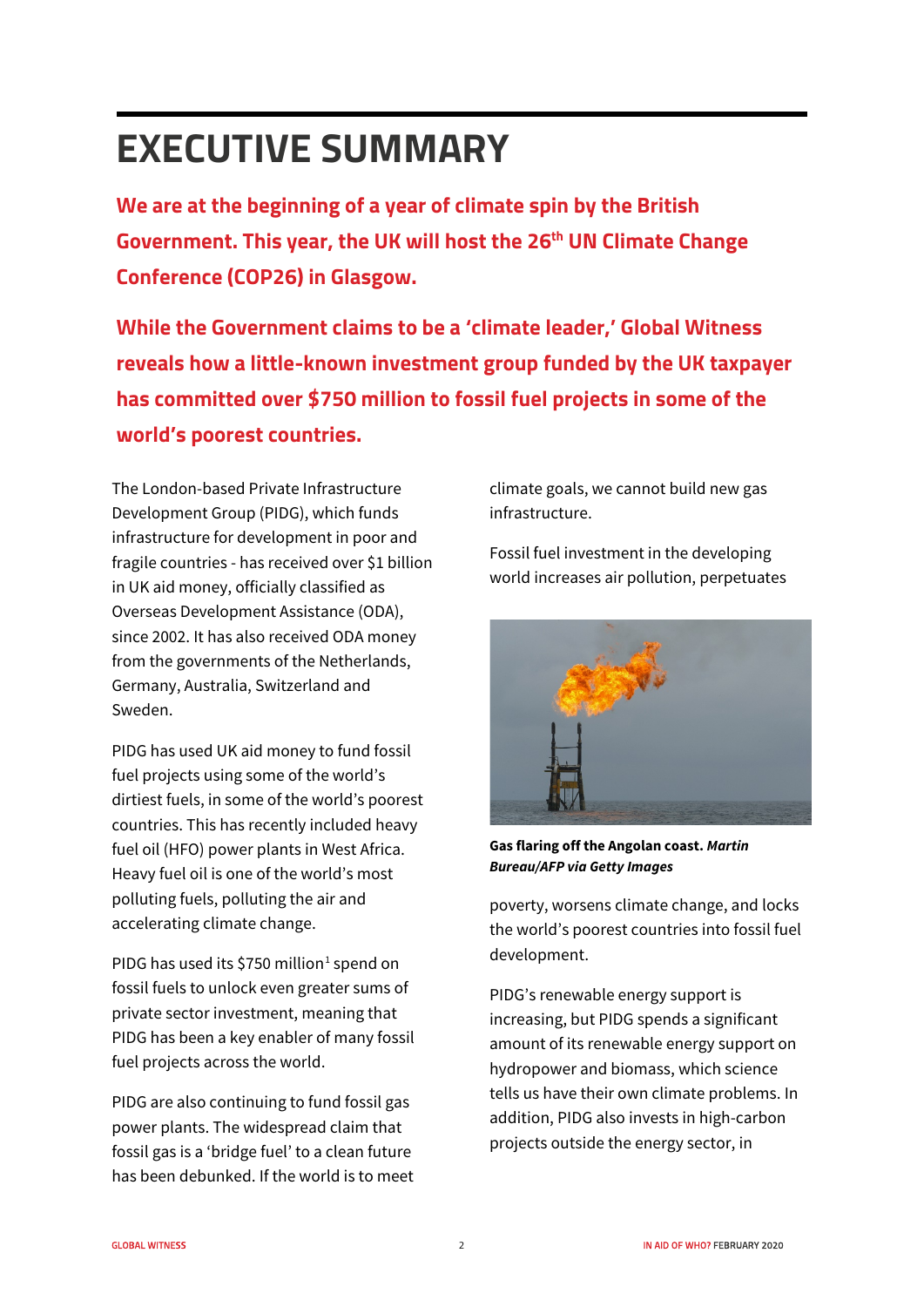petrochemicals and other industries, making climate change worse.

The UK Government is the major player in PIDG, having given the organisation around 71% of its member and owner funding. UK taxpayers will be shocked to know that their money – running into the hundreds of millions - has gone towards fossil fuel investments that make climate change worse, while the UK claims to be a leader on climate action.

PIDG's \$750 million for fossil fuels is just the latest component revealed in an obscure network of UK government agencies and government-funded organisations providing support for fossil fuels overseas – such as UK Export Finance (UKEF), the Prosperity Fund, and CDC Group. The Department for International Development also gives support for fossil fuels. This support, taken together, runs into billions of pounds.

Although the UK Government recently announced an end to support for coal overseas, $2$  this is not a significant commitment. The UK has not funded an overseas coal plant since 2002<sup>[3](#page-10-2)</sup>, and continues to spend billions financing oil and gas across the world.

All this flies in the face of the Paris Agreement that the government claims to support. It contributes to a situation where the Government, on one hand, spends aid money to mitigate climate change and help vulnerable countries, and on the other hand funds fossil fuel projects all over the world, making the problem worse for those same countries.

The scale of PIDG's fossil fuel support has not been reported before, although in 2014, the National Audit Office (NAO) criticised the UK

Government for not having enough monitoring or control over what PIDG was spending taxpayer's money on.

Global Witness is proud of UK aid and its impact. However, it should not be spent on fossil fuels, which make poverty worse and are not the best way of meeting energy access for the world's poorest people. This is a view shared by development NGOs, who believe that aid spending on fossil fuels should end, and that renewable energy is the best way for the UK government to fund energy access for the world's poorest people, to tackle climate change and to end energy poverty.

The UK Government needs to immediately end all overseas fossil fuel investments in PIDG, as well as UKEF and all other departments, phase out PIDG's wider highcarbon investments and commit to using UK taxpayer's money used for energy projects overseas to fund solely clean energy.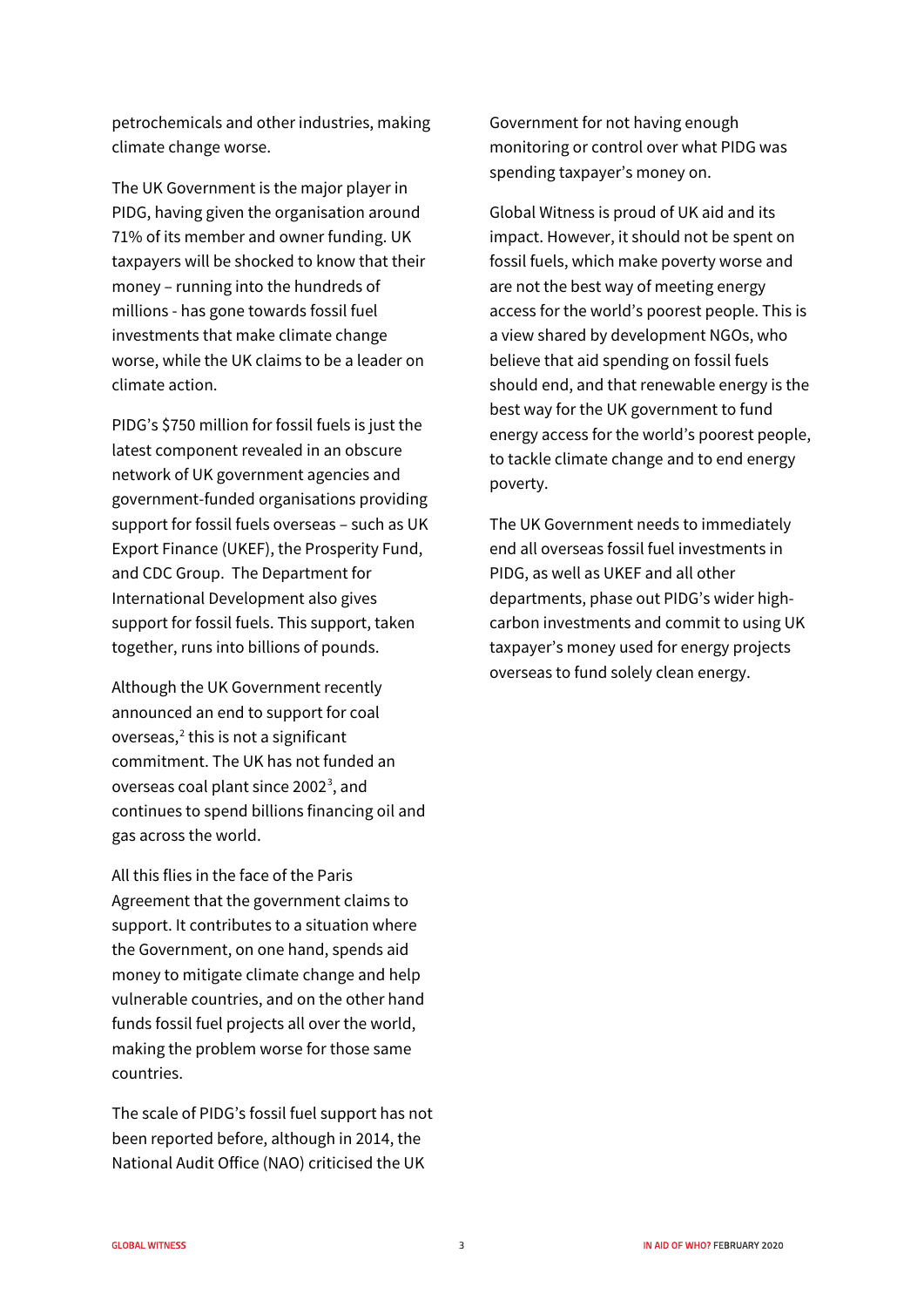## **WHAT IS PIDG?**

Established in 2002 with funding from several governments, the Private Infrastructure Development Group aims to 'combat poverty in the poorest and most fragile countries' by funding infrastructure, focusing primarily on sub-Saharan Africa and south and south-east Asia.<sup>[4](#page-10-3)</sup> It seeks to do this by mobilising private sector investment using public funds.<sup>[5](#page-10-4)</sup>

Through a network of subsidiary companies, PIDG has helped to fund projects in over 40 countries.

PIDG's Board of Directors includes a former Chief Executive of UK Export Finance, a government agency heavily involved in supporting fossil fuels overseas.<sup>[6](#page-10-5)</sup>

#### **WHO FUNDS PIDG?**

The single largest funder of PIDG has been the UK taxpayer, via the Department for International Development (DFID). From 2002-18, the UK provided over \$1 billion in funding for PIDG, 70.7% of the total £1.464 billion funding from members and owners.<sup>[7](#page-10-6)</sup> The members and owners are the donor organisations who fund the PIDG Trust and therefore the PIDG group of companies.

Other major funders of PIDG have included The Netherlands, via the Directorate-General for International Cooperation (DGIS), a Dutch government department similar to DFID, and FMO, the Dutch government's development bank. Switzerland is also a major PIDG contributor through SECO, a government agency engaged in overseas development.

#### **CUMULATIVE PIDG FUNDING, 2002-18**

MEMBER AND OTHER OWNER FUNDING DISBURSED TO PIDG (\$USD)

| <b>OWNER</b>                         | CUMULATIVE FUNDING 2002-18 (\$) ▼ |                 | % OF FUNDING |
|--------------------------------------|-----------------------------------|-----------------|--------------|
| <b>X</b> United Kingdom              |                                   | \$1,036,100,000 | 70.7%        |
| $\equiv$ The Netherlands             | \$145,200,000                     |                 | 9.9%         |
| Switzerland                          | \$130,000,000                     |                 | 8.9%         |
| <b>Fo</b> Sweden                     | \$43,100,000                      |                 | 2.9%         |
| Other <sup>*</sup>                   | \$38,200,000                      |                 | 2.6%         |
| <b>叢壇</b> Australia                  | $\frac{1}{2}$ \$37,700,000        |                 | 2.6%         |
| International Finance<br>Corporation | \$24,400,000                      |                 | 1.7%         |
| Germany                              | \$9,800,000                       |                 | 0.7%         |

\* Includes Irish Aid, ABD, AECID, ADA-BMF and MFA

Source: Private Infrastructure Development Group Annual Report 2018 ·

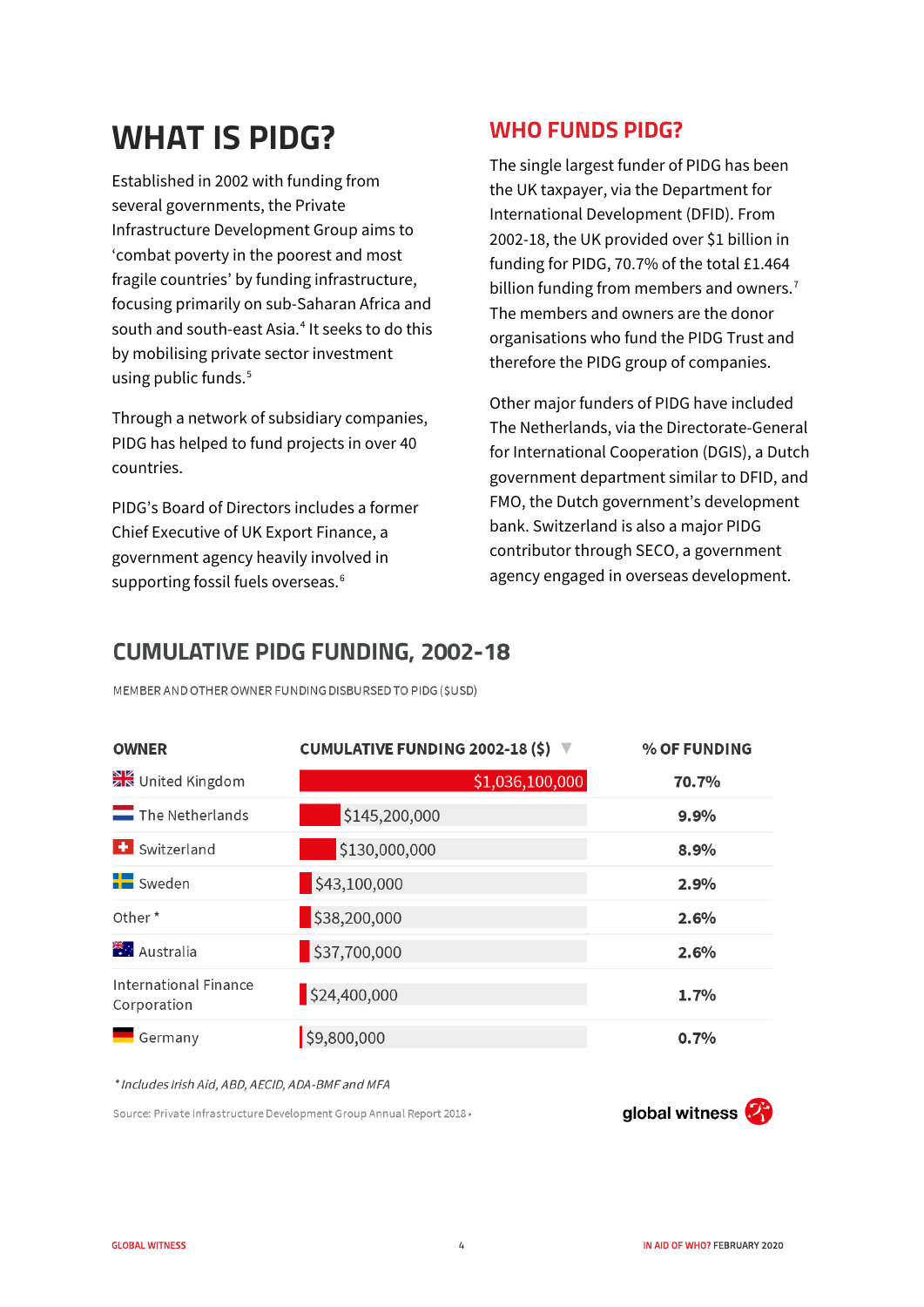#### OTHER SOURCES OF PIDG FUNDING

Funding in addition to member and other owner funding (\$USD)



Source: Private Infrastructure Development Group Annual Report 2018 .

global witness

In addition to the funding from PIDG members and other owners, PIDG records other sources of funding separately. This includes debt financing, contingent capital and UK Government-backed promissory notes. In this listing, The UK taxpayer provided a further \$170 million in additional finance, as shown in the 'Other sources of PIDG funding' diagram above.

In 2014, the UK's National Audit Office (NAO) criticised DFID for a lack of financial control over PIDG and for not monitoring effectively whether PIDG was cost-effective to the taxpayer.<sup>[8](#page-10-7)</sup>

## **PIDG'S FOSSIL FUEL FUNDING**

As of 2018, when PIDG published its last annual report, its total portfolio of commitments across all sectors comes to \$3.6 billion. **40% of PIDG total commitments - \$1.46 billion** – has gone to energy from 2002-18.

Of this energy investment, **\$749.8 million (51% of total energy investment)** has been spent on fossil fuels from 2002-18.<sup>[9](#page-10-8)</sup>

The below graph breaks down the different types of fossil fuel investments in the \$749.8 million:

#### **BREAKDOWN OF TOTAL FOSSIL FUEL SUPPORT IN PIDG**

Sub-sectors of fossil fuel support in PIDG, 2002-18 (\$USD)

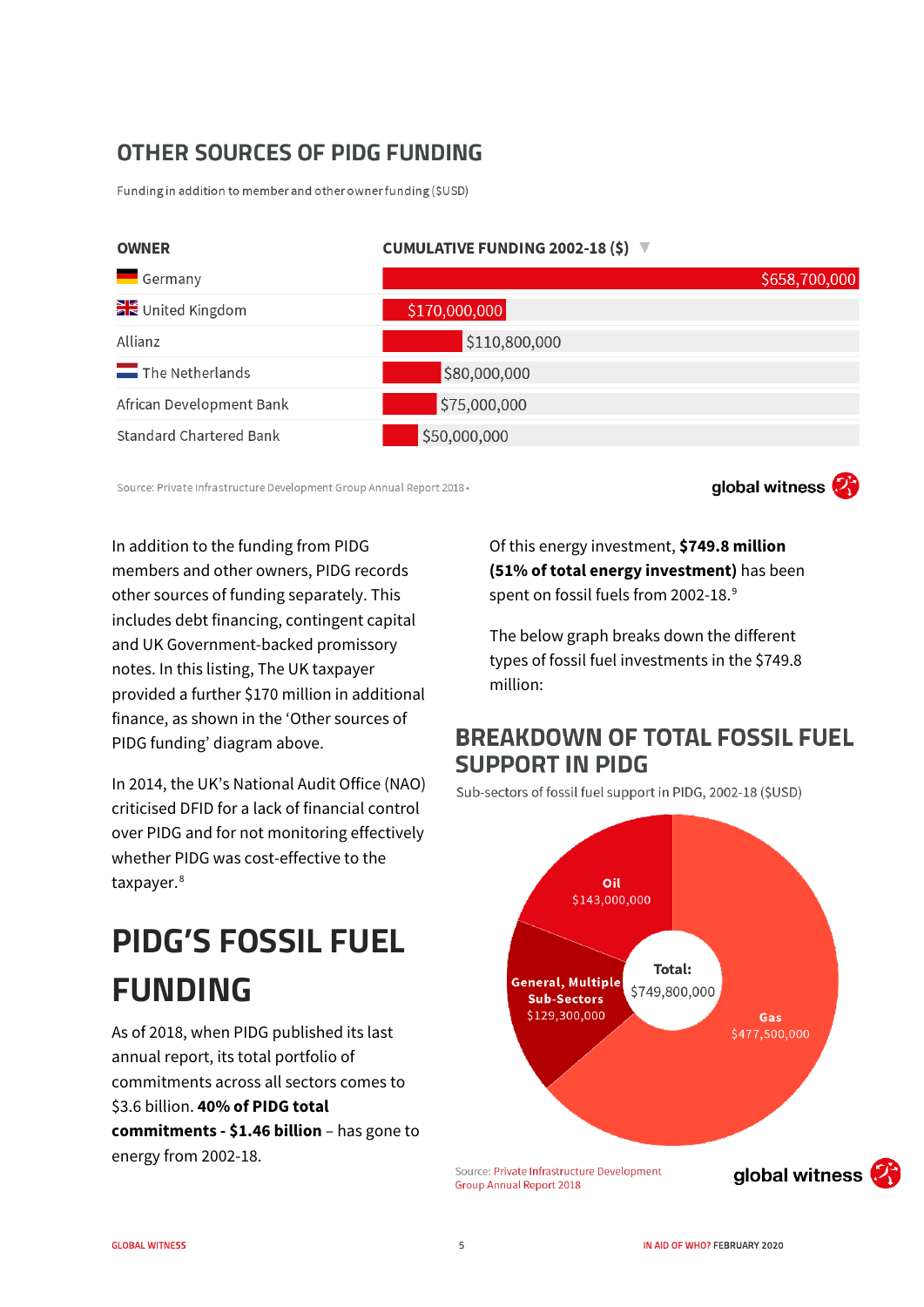PIDG sees its mission as using public finance to catalyse private sector funding. PIDG says that since 2002, it has mobilized \$35.8 billion from the private sector and development finance institutions – around ten times more than it has invested itself in the same time period.[10](#page-10-9) In this way, the \$749 million that PIDG has committed to fossil fuel projects will likely have mobilised many times that amount from the private sector. PIDG has therefore played a key role in enabling many fossil fuel projects that may not have otherwise gone ahead.

The head of the International Energy Agency, Fatih Birol, said last year that the world cannot afford to build any more carbonemitting infrastructure if we are to meet the internationally-agreed Paris Agreement targets, to stop global warming from rising more than 1.5 degrees Celsius above preindustrial levels. $11$  An analysis of data from the IPCC, the World Energy Council and oil and gas data group Rystad shows that the reserves in currently operating oil and gas fields alone (excluding coal, land use and cement), would take the world past the 1.5c Paris Agreement target. Therefore, there is no justification for bringing online new fossil fuel infrastructure, which will only encourage further extraction. $12$ 

In this context, financing new fossil fuel plants is a death knell for our climate.

PIDG has recently funded particularly dirty projects, such as heavy fuel oil (HFO) power plants in Mali and Senegal, both in 2017.<sup>[13](#page-10-12)[14](#page-10-13)[15](#page-10-14)</sup> Heavy fuel oil is a tar-like residual waste from the oil refining process. It typically contains bitumen, sulphur and heavy metals. It is a deadly pollutant, a major air pollution risk and a source of black carbon, which absorbs heat and is a major driver of climate change.[16](#page-10-15)[17](#page-11-0) The World Health Organisation

notes that low and middle-income countries shoulder the greatest burden from air pollution.[18](#page-11-1) The United Nations Environment Programme estimates that 600,000 deaths in Africa every year are associated with air pollution.[19](#page-11-2) Given these facts, no development finance institution should finance HFO plants.



**A worker in a hazmat suit stands near a heavy fuel oil spill in the Loire estuary in France.** *Alain Denantes/Gamma-Rapho via Getty Images*

As seen in the above graph, the majority of PIDG fossil fuel support – 64% - has gone to fossil gas. Proponents of gas claim that it is a cleaner fuel than some alternatives, and that it is a 'bridge fuel' towards a clean energy future. However, a growing body of research shows that switching from one polluting fuel to an apparently marginally less-polluting fuel will still break the world's climate limits. Gas also locks developing countries into fossil fuel development, at a time when plummeting renewable energy prices mean that clean energy will disrupt the business model of gas plants, with renewables better placed to provide energy access.[20](#page-11-3)

Development groups such as the Catholic Agency for Overseas Development (CAFOD) have called for the UK to immediately stop any aid money being spent on fossil fuels,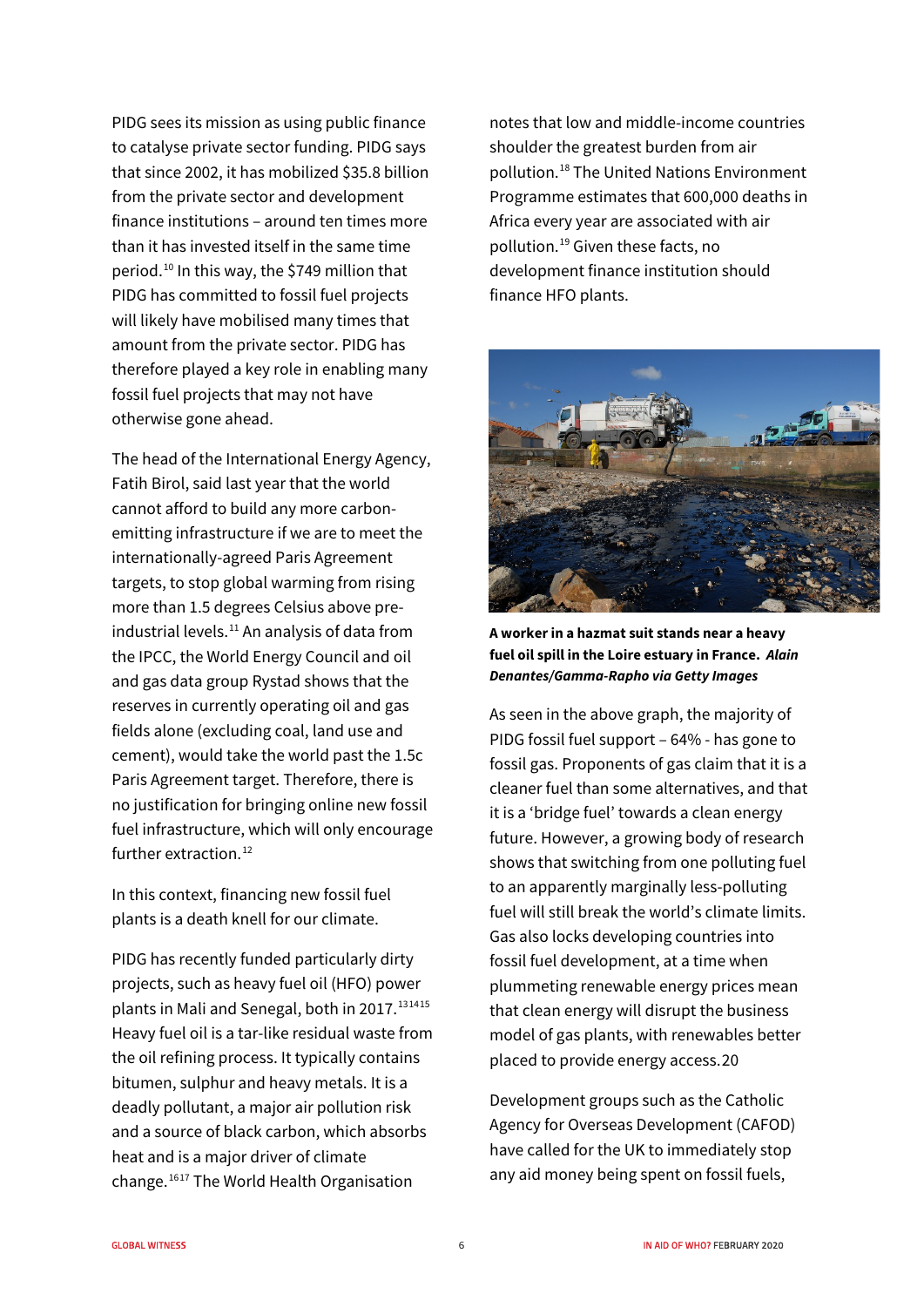and have stated that renewable energy is the best way to provide energy access for the world's poorest.[21](#page-11-4)

Funding new fossil fuel capacity in this way runs against the Paris Agreement commitments that each all of PIDG's funding governments say they support. Article 2.1c of the Paris Agreement requires signatories to '(make) finance flows consistent with a pathway towards low greenhouse gas emissions and climate-resilient development'.[22](#page-11-5) Spending nearly \$750 million on funding fossil fuel projects in some of the world's most vulnerable countries flies in the face of this commitment.

#### **CLEAN BREAK?**

In recent years, PIDG has scaled up its renewable energy support.

Although PIDG gave no support to fossil fuels in their 'energy' category in 2018,<sup>[23](#page-11-6)</sup> fossil fuel support resumed in 2019. In 2019, PIDG provided \$23.8 million for a gas power plant in Togo, and \$31 million for a gas plant expansion in Cote D'Ivoire.<sup>[24](#page-11-7)[25](#page-11-8)</sup>

These projects are not included in the 2002- 18 PIDG total fossil fuel investment figure of \$749 million, so these investments, even if they are not accompanied by any others, would push PIDG's total fossil fuel support above \$800 million. Because PIDG has not released its total list of 2019 investments at the time of writing, it is possible there are more fossil fuel investments in 2019 not accounted for here.

In addition, PIDG have provided significant funding for highly polluting investments outside the 'energy' category. Under their 'industrial infrastructure' category, PIDG provided support in 2015 worth \$30 million to ByCo, 'Pakistan's leading petroleum company,' for improvements to their flagship oil refinery.<sup>[26](#page-11-9)[27](#page-11-10)</sup>

PIDG has also invested \$128.5 million into Helios Towers, a company that owns thousands of telecommunications towers across Africa.<sup>[28](#page-11-11)</sup> In much of sub-Saharan Africa, many of these towers run on diesel power. In rural areas poorly connected to electricity grids, the diesel generators are the primary source of power. In Tanzania, only 80 out of 3,000 towers owned by Helios Towers are electrified. <sup>[29](#page-11-12)</sup> In this way, PIDG are investing in thousands of small diesel power plants. According to the International Finance Corporation - who are themselves investors in PIDG - small diesel generators in developing countries are 'a significant source of air pollution' and 'contribute to…climatedamaging pollution.'[30](#page-11-13) It is hard to argue that investing in thousands of diesel-powered telecommunications towers is not a fossil fuel investment, even though it comes under the 'telecom' section of PIDG's portfolio.

These are only two examples in a large portfolio of investments that suggests that PIDG's total portfolio has a large climate impact beyond investments it classes under 'energy.'[31](#page-11-14)

Not all of PIDG's renewable energy support is necessarily clean or unproblematic either. A significant proportion - 43% - of their total renewable energy spending from 2002-18 has gone to biomass and hydropower, sources of energy that are not always clean.<sup>[32](#page-11-15)</sup> Hydropower has come in for significant criticism for destroying habitats, and studies show that rotting vegetation in dams emits significant sources of methane, a powerful greenhouse gas. The total methane emissions from the world's dams equals 1.3% of the world's total annual greenhouse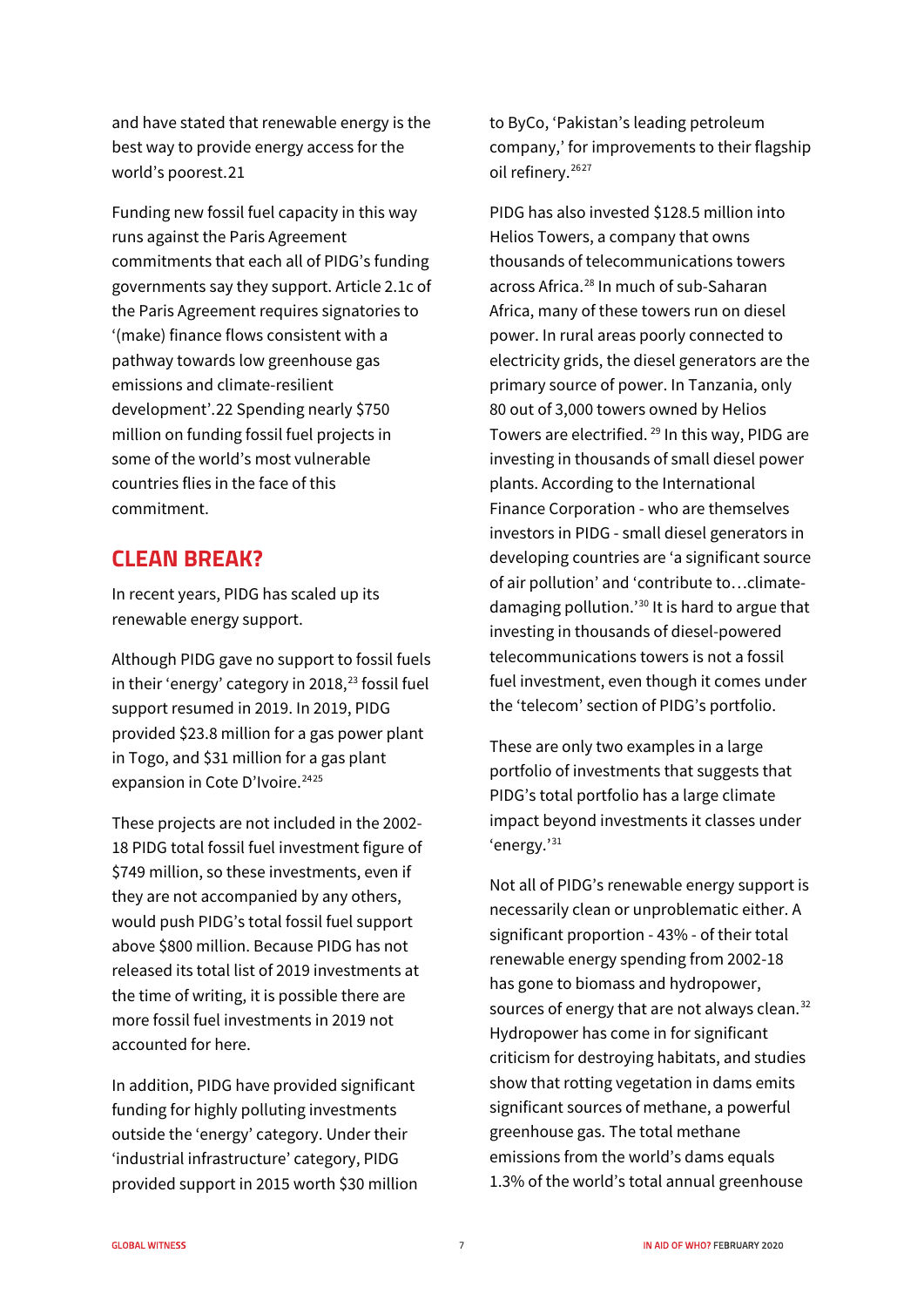gases – bigger than many countries.<sup>[33](#page-11-16)[34](#page-11-17)</sup> There is a risk that some of PIDG's hydro projects contribute to this.

Biomass – burning trees and other biological material for energy - is increasingly recognised as dirty and polluting. Scientific studies have shown that not only does biomass burning increase carbon emissions and air pollution (often more than  $coal3536$  $coal3536$  $coal3536$ ), it is also damaging the ability of the world to cope with climate change. This is because biomass burning often involves cutting down greenhouse gas-absorbing forests to make room for biofuel crops, or to burn the trees themselves. [37](#page-11-20)[38](#page-11-21) The increased demand for wood that biomass power plants bring can lead to other problems, such as threats to food security and increased risk of land use conflicts.[39](#page-11-22) 

Therefore, not only is PIDG continuing to invest in fossil fuel power and high-carbon industrial infrastructure, but also a notable amount of their renewable energy spending goes to energy sources that may not be clean.

#### **WHAT DO PIDG SAY?**

When approached for comment by Global Witness, PIDG said that it had committed to 'support the countries in which we operate to transition to climate resilient and low carbon infrastructure in line with Paris Agreement commitments.' However, as we have outlined above, it is difficult to see how supporting further fossil fuel projects is in any way in line with Paris Agreement commitments.

PIDG claims that it prioritises low-carbon biomass and prefers zero-hydro projects. When considering more polluting hydro

projects, PIDG says they perform emissions estimates and compare them to alternatives.

On the subject of high-carbon investments outside the energy sector, PIDG said they are now extending their climate change policy to 'cover all the sectors in which we invest.' They stated they are actively looking at opportunities for hybrid and renewable energy-powered telecom towers, in place of diesel-powered telecom towers.

PIDG said that its future strategy committed it to renewable energy, but claimed that fossil fuel investments were necessary 'in the poorest and most fragile states as a transitional source of power.' PIDG says that its fossil fuel projects do not displace cleaner alternatives and that there is a net positive impact for the environment from them. PIDG also told Global Witness that from 2019 onwards, it won't support further heavy fuel oil plants. However, prominent international development organisations disagree with the claim that fossil fuel investments are necessary to alleviate poverty. The claim that PIDG fossil fuel projects do not displace renewable energy is hard to substantiate.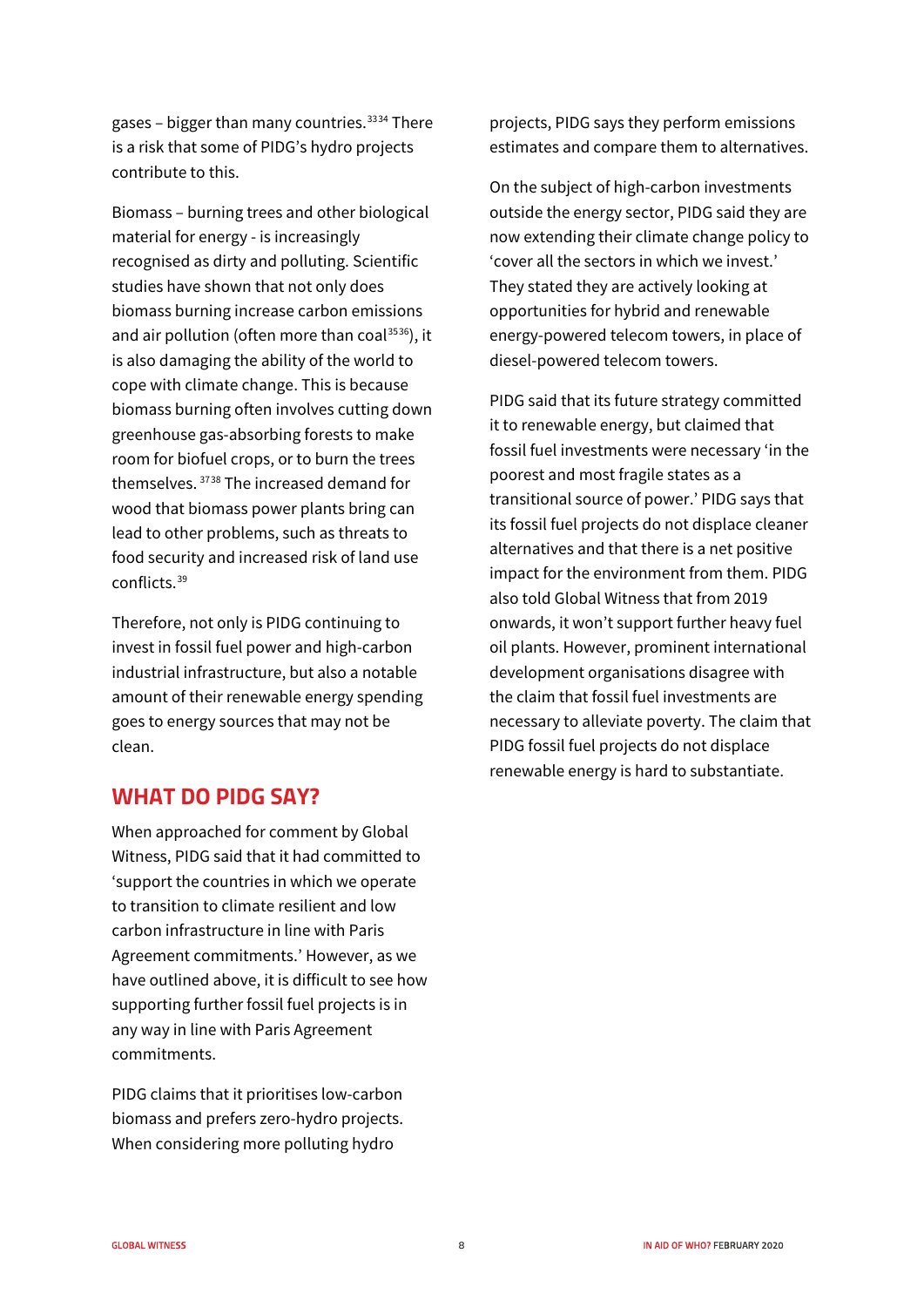### **RECOMMENDATIONS & CONCLUSION**

#### **RECOMMENDATIONS**

- $\bullet$  The Prime Minister and the Secretary of State for International Development must use the UK Government's leading position in PIDG to adopt a fossil fuel-free policy in time for the UN Climate talks in Glasgow in November 2020.
- **O** The Government must compel PIDG to adopt effective climate policies that will prohibit support to highcarbon infrastructure outside of PIDG's 'energy' category, such as oil refining and petrochemicals.
- **O** There must be an immediate end to Overseas Development Assistance (ODA) and non-ODA fossil fuel support overseas, across all Government departments. UK support overseas should be spent on clean energy, avoiding carbon lock-in in developing countries. The Government must implement the Parliamentary Environmental Audit Committee's recommendation that UK Export Finance (UKEF) should end all support for fossil fuels. UKEF currently gives 97% of its energy support to fossil fuels.
- **O** There should also be a matching moratorium and disinvestment policy for all development finance institutions in receipt of UK aid funding – such as the World Bank Group, African Development Bank (AfDB), European Bank for Reconstruction & Development (EBRD). All future UK ODA contributions should be contingent on policy change.

#### **CONCLUSION**

PIDG is just one of a patchwork of organisations and agencies funded by the UK Government that has had its huge support for fossil fuels revealed in recent times:

Research by CAFOD and the Overseas Development Institute shows that the UK spent £4.6 billion on fossil fuel energy projects overseas from 2010-17, with support spread across a range of departments.<sup>[40](#page-11-23)</sup>

UK Export Finance (UKEF), a Government agency tasked with assisting UK business abroad, gave 97% of their energy support from 2010-17 to fossil fuel projects. $41$  A study of their latest annual report suggested they provided a full £2 billion in support to fossil fuels in 2017/18 alone. $42$ 

The cross-departmental Prosperity Fund, used aid money to finance two projects in China to 'promote UK expertise in hydraulic fracturing' (fracking). The fund spent money from the Overseas Development Assistance budget on 16 oil and gas extraction projects globally, for a total of £2 million between 2016 and 2018.<sup>[43](#page-11-26)</sup>

To these colossal numbers, we can add PIDG's \$750 million support for fossil fuels. It is likely that the Government funds overseas fossil fuels via further as-yet-uncovered mechanisms too.

This contributes to a farcical situation where the Government, on one hand, spends aid money to mitigate climate change and help vulnerable countries, and on the other hand finances fossil fuels all over the world,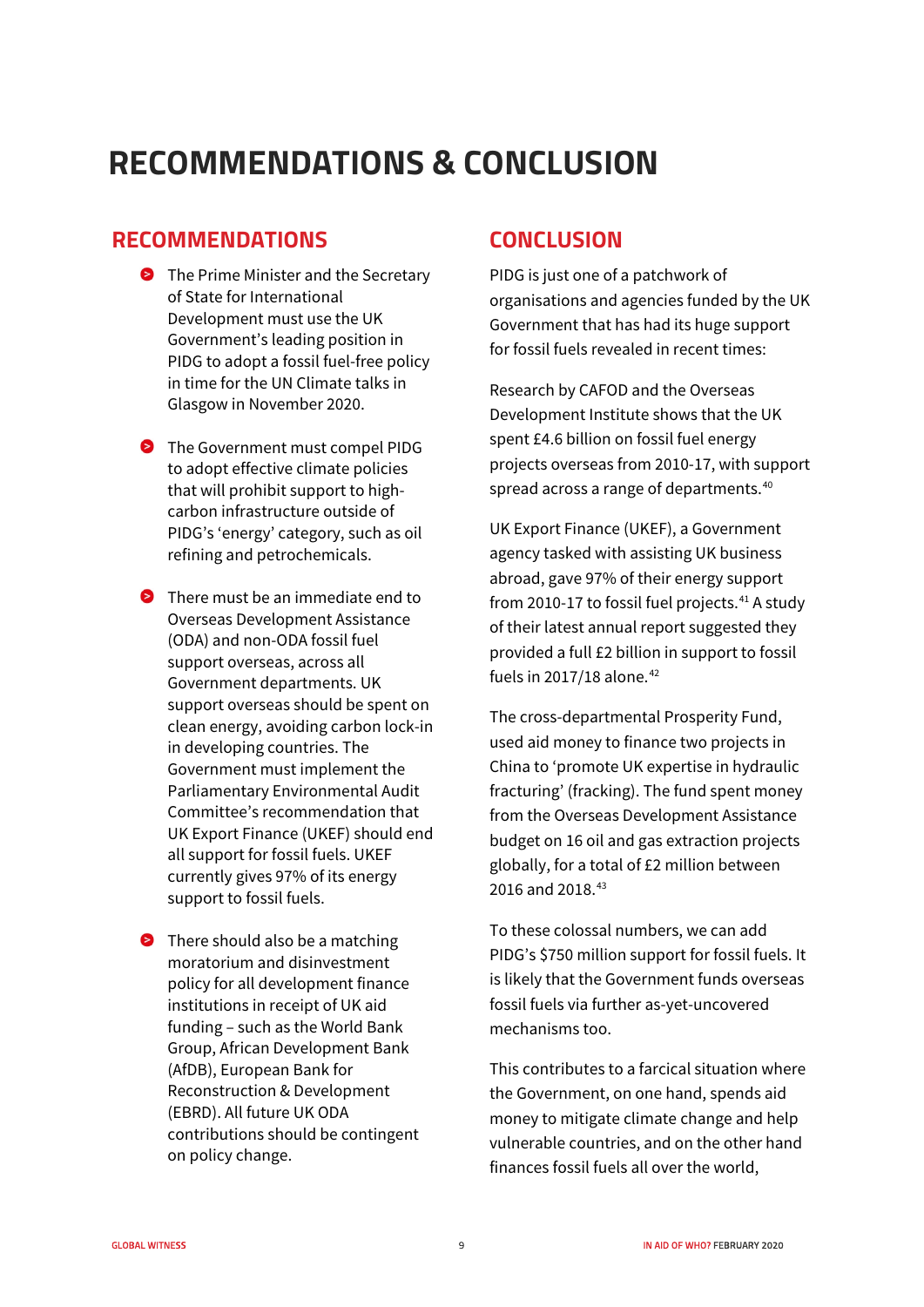making the problem worse for the world's poorest. The situation is so severe that a committee of MPs warned that this inconsistency threatens to 'nullify the effectiveness of wider aid spending.<sup>44</sup>

Fossil fuels hinder, rather than help, development. With the rapid development of off-grid renewable energy, there is no longer any justification for supporting fossil fuel power generation with aid.

If the UK is to be a climate leader, this support for fossil fuels needs to end immediately.

[www.globalwitness.org](http://www.globalwitness.org/)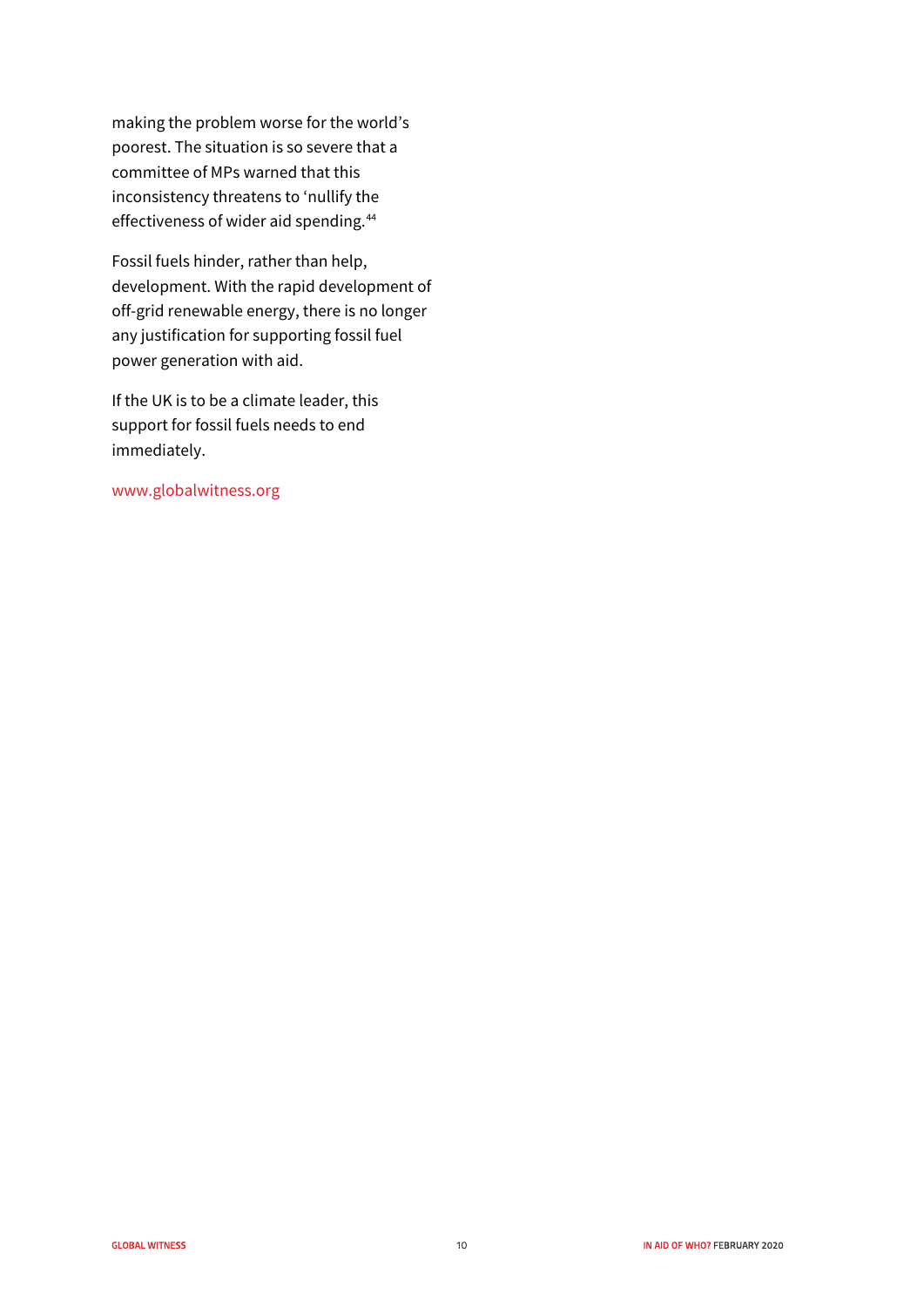<span id="page-10-0"></span><sup>1</sup> Private Infrastructure Development Group Annual Report 2018[, https://www.pidg.org/wp](https://www.pidg.org/wp-content/uploads/2019/06/PIDG_2018_Annual_Review_MAY2019_Final_Digital-4.pdf)[content/uploads/2019/06/PIDG\\_2018\\_Annual\\_Review\\_MAY20](https://www.pidg.org/wp-content/uploads/2019/06/PIDG_2018_Annual_Review_MAY2019_Final_Digital-4.pdf) [19\\_Final\\_Digital-4.pdf,](https://www.pidg.org/wp-content/uploads/2019/06/PIDG_2018_Annual_Review_MAY2019_Final_Digital-4.pdf) Pg75

**.** 

<span id="page-10-1"></span>2 The Times, January 2020, 'Boris Johnson stamps down on backing for coal at Africa summit,' [https://www.thetimes.co.uk/article/boris-johnson-to-make](https://www.thetimes.co.uk/article/boris-johnson-to-make-african-immigration-easier-with-people-before-passports-promise-0z97tddbt)[african-immigration-easier-with-people-before-passports](https://www.thetimes.co.uk/article/boris-johnson-to-make-african-immigration-easier-with-people-before-passports-promise-0z97tddbt)[promise-0z97tddbt](https://www.thetimes.co.uk/article/boris-johnson-to-make-african-immigration-easier-with-people-before-passports-promise-0z97tddbt)

<span id="page-10-2"></span>3 House of Commons International Development Committee, March 2019, 'Oral evidence: UK aid for combating climate change,'

[http://data.parliament.uk/writtenevidence/committeeeviden](http://data.parliament.uk/writtenevidence/committeeevidence.svc/evidencedocument/international-development-committee/uk-aid-for-combating-climate-change/oral/97771.pdf) [ce.svc/evidencedocument/international-development](http://data.parliament.uk/writtenevidence/committeeevidence.svc/evidencedocument/international-development-committee/uk-aid-for-combating-climate-change/oral/97771.pdf)[committee/uk-aid-for-combating-climate](http://data.parliament.uk/writtenevidence/committeeevidence.svc/evidencedocument/international-development-committee/uk-aid-for-combating-climate-change/oral/97771.pdf)[change/oral/97771.pdf](http://data.parliament.uk/writtenevidence/committeeevidence.svc/evidencedocument/international-development-committee/uk-aid-for-combating-climate-change/oral/97771.pdf) – Pg27, Q204

<span id="page-10-3"></span>4 Private Infrastructure Development Group, 'Where we operate,[' https://www.pidg.org/our-business/where-we](https://www.pidg.org/our-business/where-we-operate/)[operate/](https://www.pidg.org/our-business/where-we-operate/)

<span id="page-10-4"></span>5 Private Infrastructure Development Group, 'About us,' <https://www.pidg.org/about-us/>

<span id="page-10-5"></span>6 Private Infrastructure Development Group, 'Patrick Crawford CB,[' https://www.pidg.org/people/patrick](https://www.pidg.org/people/patrick-crawford/?return=289)[crawford/?return=289](https://www.pidg.org/people/patrick-crawford/?return=289)

<span id="page-10-6"></span>7 Private Infrastructure Development Group, 'Annual Report 2018,[' https://www.pidg.org/wp](https://www.pidg.org/wp-content/uploads/2019/06/PIDG_2018_Annual_Review_MAY2019_Final_Digital-4.pdf)[content/uploads/2019/06/PIDG\\_2018\\_Annual\\_Review\\_MAY20](https://www.pidg.org/wp-content/uploads/2019/06/PIDG_2018_Annual_Review_MAY2019_Final_Digital-4.pdf) [19\\_Final\\_Digital-4.pdf,](https://www.pidg.org/wp-content/uploads/2019/06/PIDG_2018_Annual_Review_MAY2019_Final_Digital-4.pdf) Pg64

<span id="page-10-7"></span>8 National Audit Office, July 2014, 'Oversight of the Private Infrastructure Development Group,' [https://www.nao.org.uk/report/oversight-of-the-private](https://www.nao.org.uk/report/oversight-of-the-private-infrastructure-development-group/)[infrastructure-development-group/](https://www.nao.org.uk/report/oversight-of-the-private-infrastructure-development-group/)

<span id="page-10-8"></span>9 Private Infrastructure Development Group, 'PIDG Annual Review 2018,' Pg74-75[, https://www.pidg.org/wp](https://www.pidg.org/wp-content/uploads/2019/06/PIDG_2018_Annual_Review_MAY2019_Final_Digital-4.pdf)[content/uploads/2019/06/PIDG\\_2018\\_Annual\\_Review\\_MAY20](https://www.pidg.org/wp-content/uploads/2019/06/PIDG_2018_Annual_Review_MAY2019_Final_Digital-4.pdf) [19\\_Final\\_Digital-4.pdf](https://www.pidg.org/wp-content/uploads/2019/06/PIDG_2018_Annual_Review_MAY2019_Final_Digital-4.pdf)

<span id="page-10-9"></span>10 Private Infrastructure Development Group, 'Our impact,' <https://www.pidg.org/our-impact/>

<span id="page-10-10"></span>11 The Guardian, November 2018, 'World has no capacity to absorb new fossil fuel plants, warns IEA,' [https://www.theguardian.com/business/2018/nov/13/world](https://www.theguardian.com/business/2018/nov/13/world-has-no-capacity-to-absorb-new-fossil-fuel-plants-warns-iea)[has-no-capacity-to-absorb-new-fossil-fuel-plants-warns-iea](https://www.theguardian.com/business/2018/nov/13/world-has-no-capacity-to-absorb-new-fossil-fuel-plants-warns-iea)

<span id="page-10-11"></span>12 Oil Change International, September 2016, 'The Sky's Limit – Why the Paris climate goals require a managed decline of fossil fuel production,[' http://priceofoil.org/2016/09/22/the](http://priceofoil.org/2016/09/22/the-skys-limit-report/)[skys-limit-report/](http://priceofoil.org/2016/09/22/the-skys-limit-report/)

<span id="page-10-12"></span>13 Albatros Energy, Mali [\(EAIF is a part of PIDG\)](https://www.pidg.org/about-us/): <https://www.eaif.com/project/albatros-energie/>

<span id="page-10-13"></span>14 Tobene II, Senegal (EAIF is a part of PIDG): <https://www.eaif.com/project/tobene-ii/>

<span id="page-10-14"></span>15 Early Warning System, 'Tobene (IFC-33841),' [https://ewsdata.rightsindevelopment.org/projects/33841](https://ewsdata.rightsindevelopment.org/projects/33841-tobene/) [tobene/](https://ewsdata.rightsindevelopment.org/projects/33841-tobene/)

<span id="page-10-15"></span>16 HFO Free Arctic, 'What is heavy fuel oil?' [https://www.hfofreearctic.org/hrf\\_faq/heavy-fuel-oil/](https://www.hfofreearctic.org/hrf_faq/heavy-fuel-oil/) 17 Inside Climate News, 'These climate pollutants don't last long, but they're wreaking havoc in the arctic,' [https://insideclimatenews.org/news/19032018/global](https://insideclimatenews.org/news/19032018/global-warming-arctic-air-pollution-short-lived-climate-pollutants-methane-black-carbon-hfcs-slcp)[warming-arctic-air-pollution-short-lived-climate-pollutants](https://insideclimatenews.org/news/19032018/global-warming-arctic-air-pollution-short-lived-climate-pollutants-methane-black-carbon-hfcs-slcp)[methane-black-carbon-hfcs-slcp](https://insideclimatenews.org/news/19032018/global-warming-arctic-air-pollution-short-lived-climate-pollutants-methane-black-carbon-hfcs-slcp)

18 World Health Organisation, 'Ambient air pollution,' <https://www.who.int/airpollution/ambient/en/>

19 United Nations Environment Programme, October 2016, 'Air Pollution: Africa's invisible, silent killer,' [https://www.unenvironment.org/news-and-stories/story/air](https://www.unenvironment.org/news-and-stories/story/air-pollution-africas-invisible-silent-killer-1)[pollution-africas-invisible-silent-killer-1](https://www.unenvironment.org/news-and-stories/story/air-pollution-africas-invisible-silent-killer-1)

20 Oil Change International, May 2019, 'Burning the Gas 'Bridge Fuel' Myth – Why Gas Is Not Clean, Cheap or Necessary,[' http://priceofoil.org/2019/05/30/gas-is-not-a](http://priceofoil.org/2019/05/30/gas-is-not-a-bridge-fuel/)[bridge-fuel/](http://priceofoil.org/2019/05/30/gas-is-not-a-bridge-fuel/)

21 Catholic Agency for Overseas Development, July 2019, 'UK fails to change course on fossil fuels,' <https://cafod.org.uk/News/UK-news/UK-fossil-fuels-spend>

22 United Nations Framework Convention on Climate Change, December 2015, 'The Paris Agreement,' [https://unfccc.int/files/meetings/paris\\_nov\\_2015/application](https://unfccc.int/files/meetings/paris_nov_2015/application/pdf/paris_agreement_english_.pdf) [/pdf/paris\\_agreement\\_english\\_.pdf](https://unfccc.int/files/meetings/paris_nov_2015/application/pdf/paris_agreement_english_.pdf)

23 Private Infrastructure Development Group, 'Annual Review 2018,[' https://www.pidg.org/wp](https://www.pidg.org/wp-content/uploads/2019/06/PIDG_2018_Annual_Review_MAY2019_Final_Digital-4.pdf)[content/uploads/2019/06/PIDG\\_2018\\_Annual\\_Review\\_MAY20](https://www.pidg.org/wp-content/uploads/2019/06/PIDG_2018_Annual_Review_MAY2019_Final_Digital-4.pdf) [19\\_Final\\_Digital-4.pdf,](https://www.pidg.org/wp-content/uploads/2019/06/PIDG_2018_Annual_Review_MAY2019_Final_Digital-4.pdf) Pg75

24 Private Infrastructure Development Group, July 2019, 'PIDG company EAIF lends EUR28 million to Azito Energie's power plant expansion on Cote D'Ivoire,' (Funding listed as EUR 28m. In July 2019, EUR 28m was USD \$31m)

[https://www.pidg.org/2019/07/pidg-company-eaif-lends-e28](https://www.pidg.org/2019/07/pidg-company-eaif-lends-e28-million-to-azito-energies-power-plant-expansion-in-cote-divoire/) [million-to-azito-energies-power-plant-expansion-in-cote](https://www.pidg.org/2019/07/pidg-company-eaif-lends-e28-million-to-azito-energies-power-plant-expansion-in-cote-divoire/)[divoire/](https://www.pidg.org/2019/07/pidg-company-eaif-lends-e28-million-to-azito-energies-power-plant-expansion-in-cote-divoire/)

25 Private Infrastructure Development Group, December 2019, 'Kekeli Efficient Power Project, Togo,' [https://www.pidg.org/2019/12/kekeli-efficient-power-project](https://www.pidg.org/2019/12/kekeli-efficient-power-project-togo-west-africa/)[togo-west-africa/](https://www.pidg.org/2019/12/kekeli-efficient-power-project-togo-west-africa/)

26 GuarantCo (a company of PIDG), 'Byco Oil Pakistan Ltd,' <https://guarantco.com/portfolio/byco-oil-pakistan-limited/>

27 Byco Ltd, 'Byco in Brief,' [http://www.byco.com.pk/index.php?option=com\\_content&vi](http://www.byco.com.pk/index.php?option=com_content&view=article&id=2&Itemid=3) [ew=article&id=2&Itemid=3](http://www.byco.com.pk/index.php?option=com_content&view=article&id=2&Itemid=3)

28 See PIDGs full database for investments in Helios Towers Africa (2017, \$40m), Helios Towers DRC Airtel Tower Acquisition, DRC (2016, \$20m), Helios Towers Chad (2015, \$10m), Helios Towers Republic of Congo (2015, \$7m), Helios Towers Tanzania Vodacom Tower Project (2014, \$10m), Helios Towers, Congo (D.R) (2013, \$7.5), Helios Towers Tanzania (2011, \$15m) and Helios Towers Nigeria (\$19m, 2009): <http://data.pidg.org/projects/list.htm>

29 Financial Times, July 2014, 'Diesel supply bedevils investment in Africa's internet,' [https://www.ft.com/content/c74c4344-a3e6-383a-b63a](https://www.ft.com/content/c74c4344-a3e6-383a-b63a-ee3fe23b610f)[ee3fe23b610f](https://www.ft.com/content/c74c4344-a3e6-383a-b63a-ee3fe23b610f)

30 International Finance Corporation, September 2019, 'The Dirty Footprint of the Broken Grid,' [https://www.ifc.org/wps/wcm/connect/industry\\_ext\\_content](https://www.ifc.org/wps/wcm/connect/industry_ext_content/ifc_external_corporate_site/financial+institutions/resources/dirty-footprint-of-broken-grid)